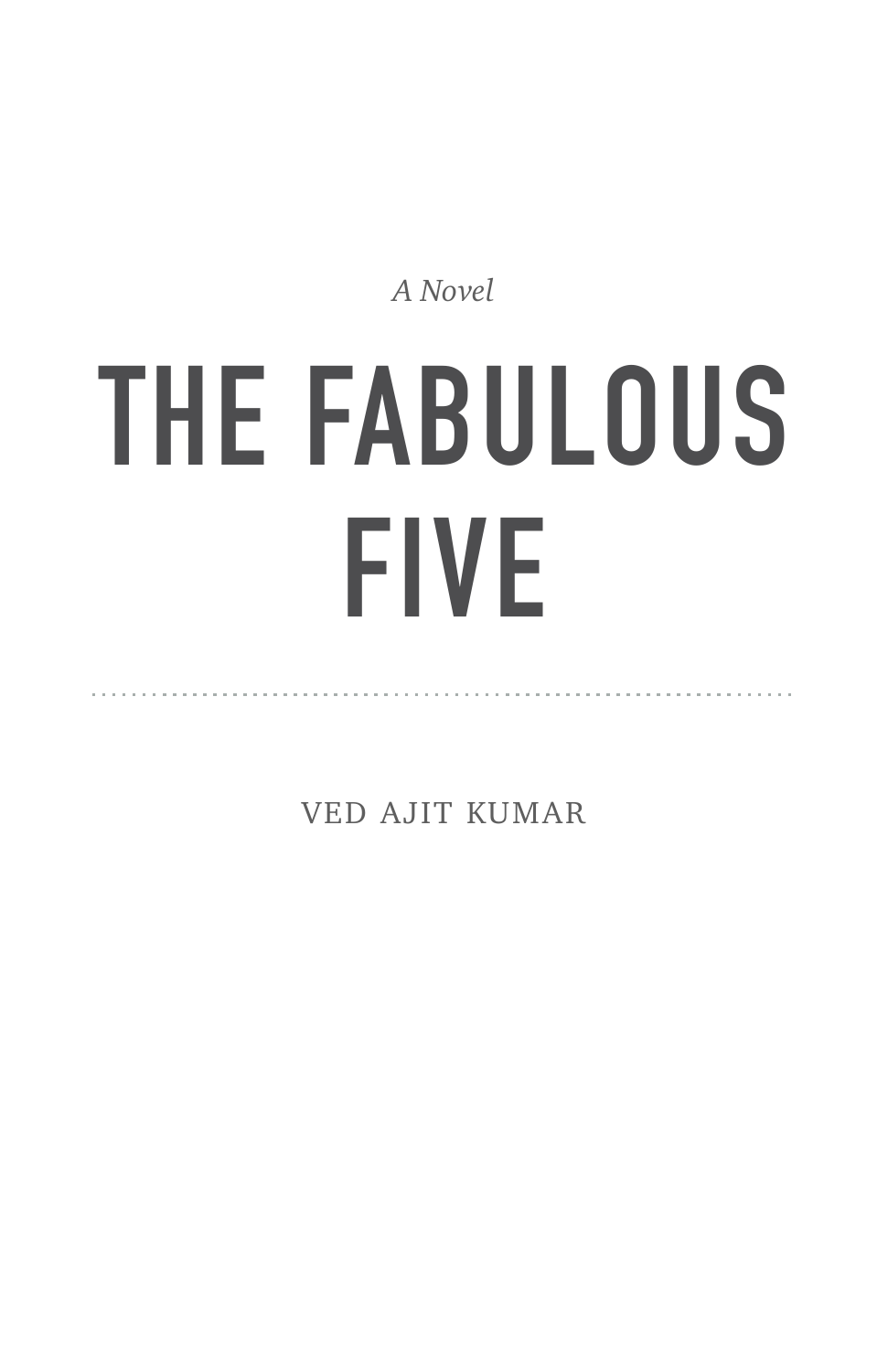## **MEET THE FABULOUS FIVE**

One day Danish was playing with his friends Priya, Sumitra, Neel and Nikhil. They were playing in the coconut grove next to his house. Danish's dad owned it. It was always filled to the brim with coconuts. The kids used it as their play area. After play Danish would walk through the coconut grove to his house where his mother would be waiting on the porch for him with the dinner ready. He would eat his dinner then he and his mother would go out and listen to classical music on the porch while waiting for his father.......

When his father would come he would eat dinner and go for a walk. When they came back Danish would say his prayers, brush his teeth and go to bed. The next day was a Saturday. Usually Danish would be in bed till 9:00 in the morning but today he was awake by 6:30. And that was because today his friends where coming to his house!!! He was so exited! He was literally jumping out of his skin! Oh what fun they would have! He ran to his parent's room and said "Mother! Mother! Wake up." His mother said "why dear." He said "have you forgotten what is so special today???" His mother thought for a while then she sprang up "oh yes I'd better get prepared."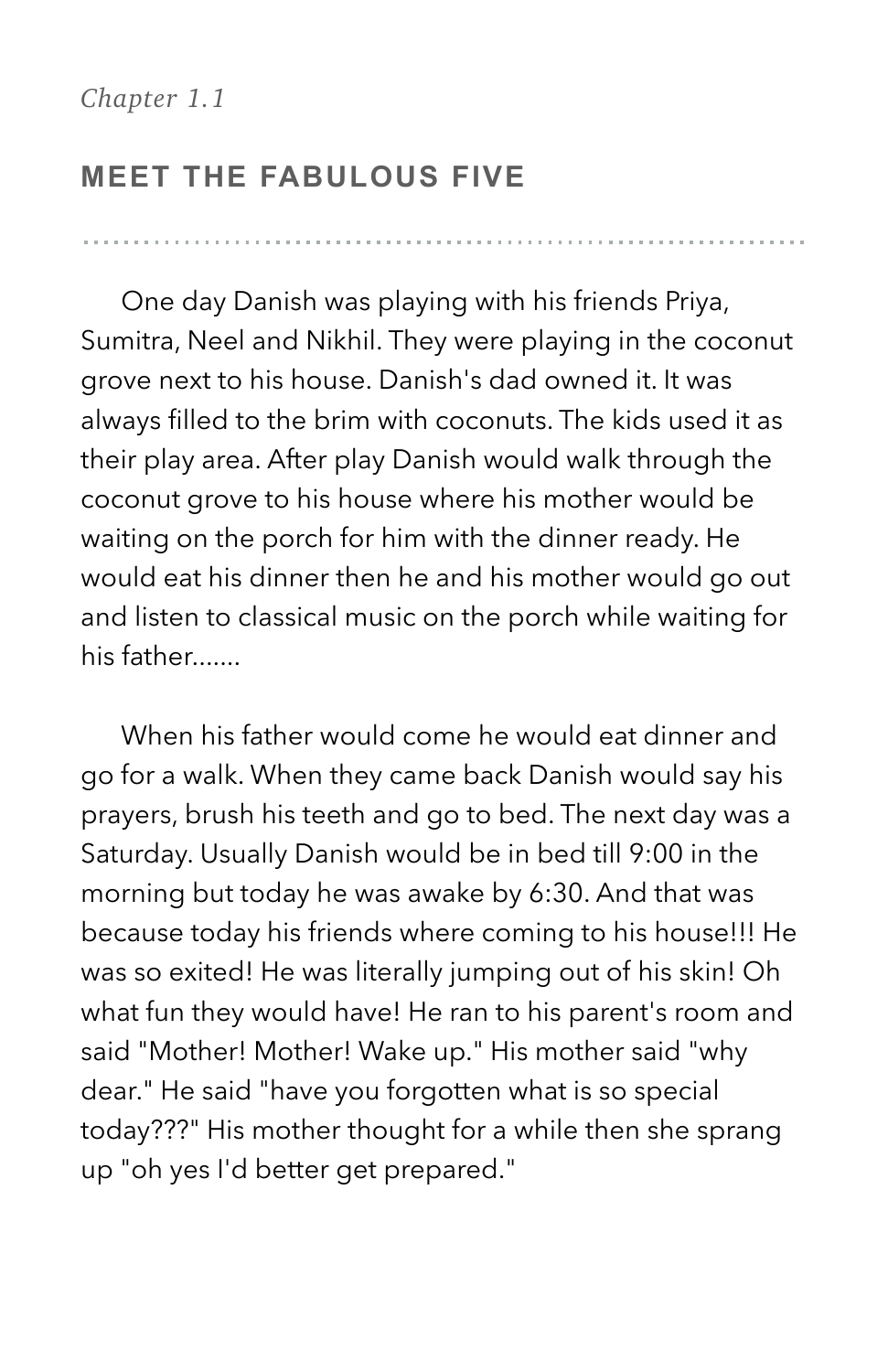Later that day his friends started to arrive. First was Sumitra punctual as usual next was Priya and then Neel and finally Nikhil. First he showed them his house. Next they played hide and seek, and sat to a wonderful lunch made by Danish's mother. Then they went to the house's garden and played for a while. After that they spotted a tree, they were tired and so they went and sat under its cooling shade . After some time of cooling off they looked at the tree then Nikhil said let's try climbing it. And so they took turns and climbed the tall tree.

When it became time to leave Danish said"oh yes,I almost forgot" he ran back to his room and came back with a pile of thank you cards! Later, after the play date Danish met Nikhil he said"won't it be fun if we started a gang". He said "yes Nikhil that would be fun but what shall we name it" Nikhil said" I've got it. Let's call it **"The Fabulous Five"** and make you the leader of the gang" the name stuck and so they set the date and time of the first meeting as tomorrow 7:00 in the morning.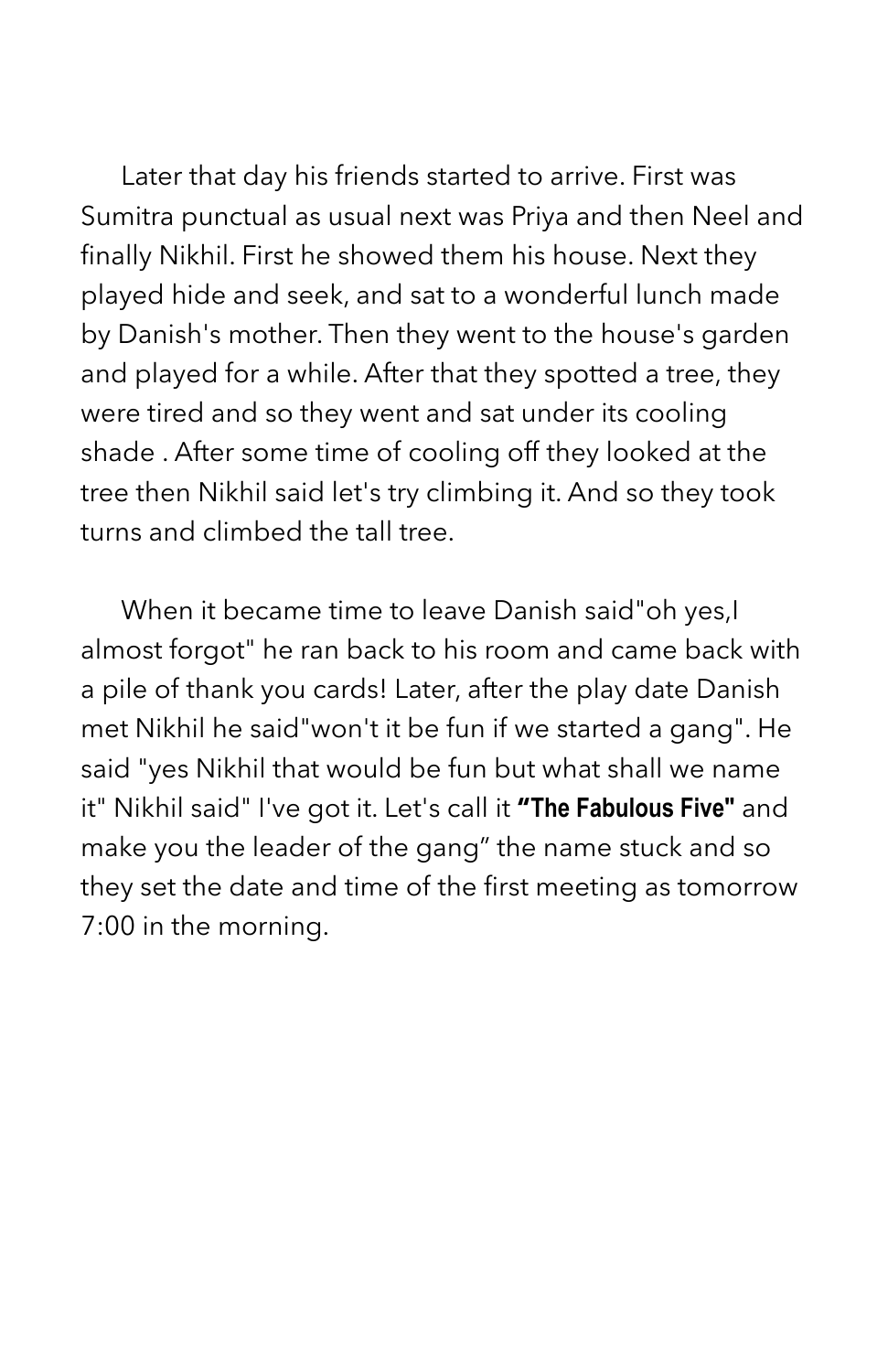## **THE FABULOUS FIVE MEETING**

The next day the fabulous five started to arrive at Danish's house. First as usual was Sumitra, next was Neel, Priya and finally Nikhil, late as usual. And so the five started the meeting first Danish gave them their badges. Then he told them the password. After that was done he explained the rules. And finally he told them to meet every Monday to

discuss the events of the week and that he would inform them if there was nothing to discus

When Nikhil was coming home he thought he heard a sound. CRASH!!! Now what could that be? He ran in the direction of the sound. He ran down the hill through old town, he soon reached town square where he took a left. He soon reached the scene. A trucker had hit a car! He saw a policeman nearby and asked "what happened?"

The policeman said" we're puzzled. We don't know how it happened" Nikhil looked puzzled. He hadn't understood a thing! The policeman heaved a sigh he said "here watch this video you'll understand"

Nikhil saw the video and understood everything. He rushed back home and telephoned Danish. He told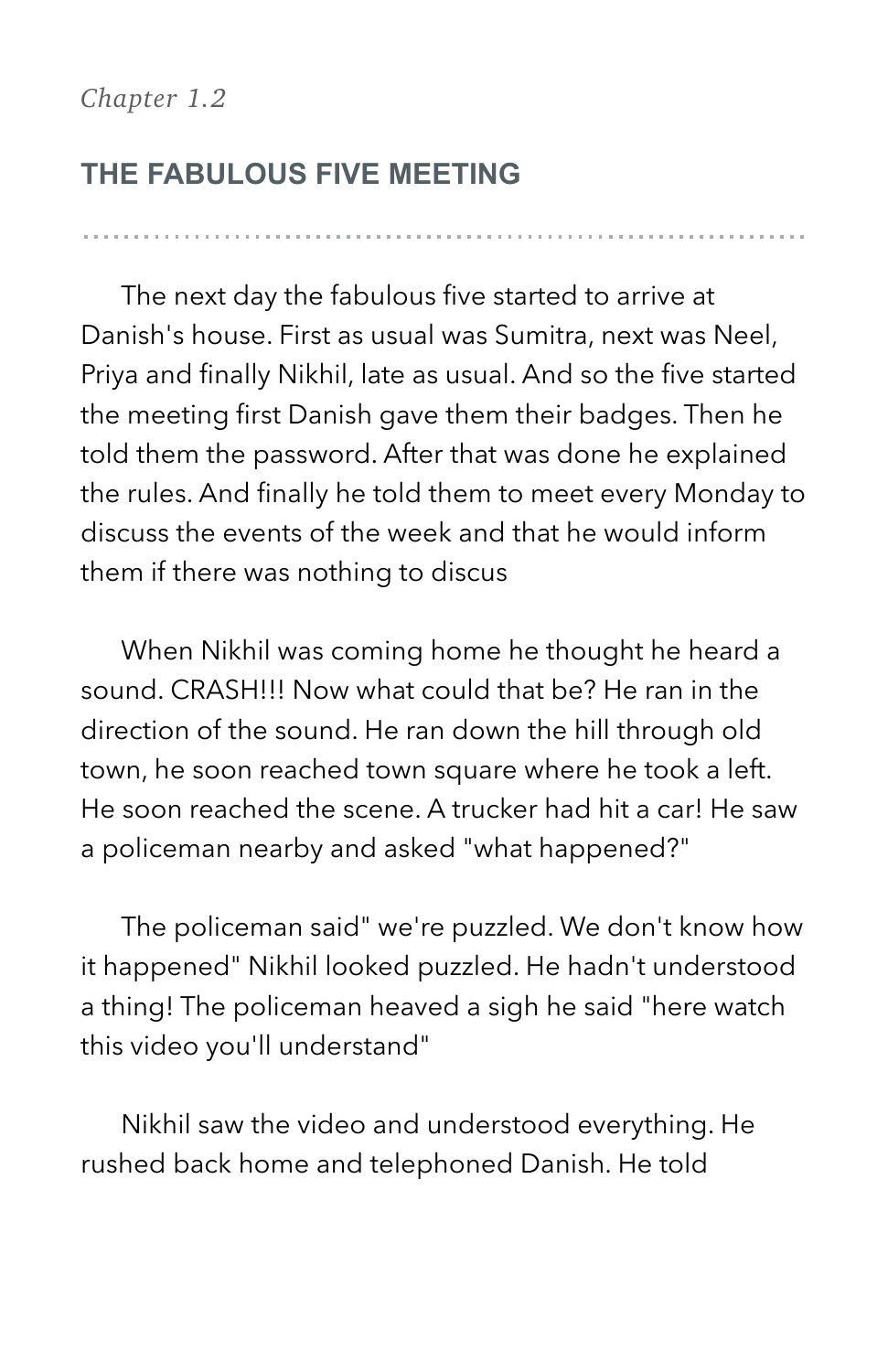everything he heard, then, they decided to have a meeting as soon as possible.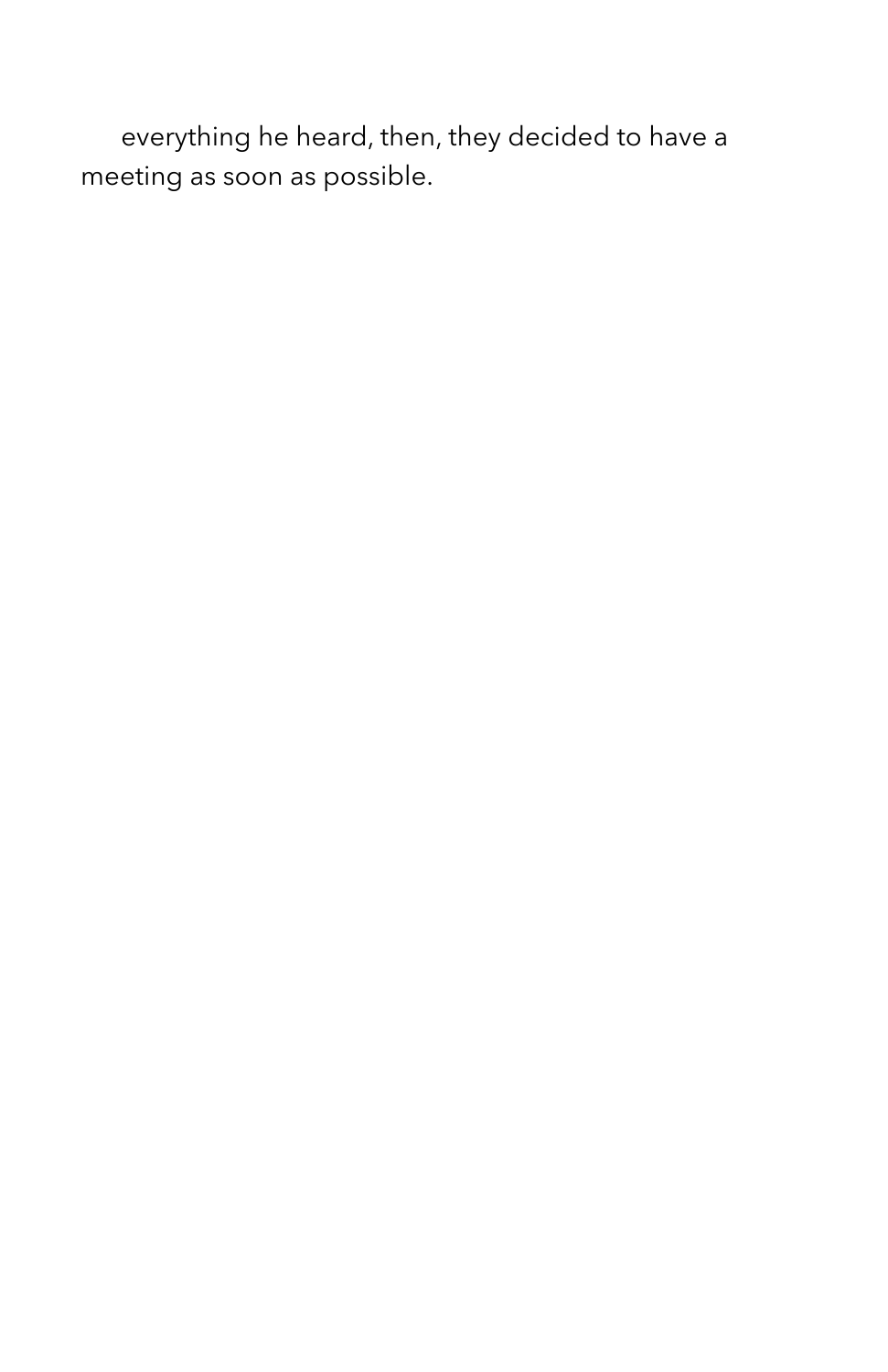#### *Chapter 1.3*

## **ANOTHER MEETING**

The next day the fabulous five came to the door, knocked and said the password which was" Danish". When all had sat the meeting began. Nikhil told that the policeman had told him the driver of the truck had purposely turned and hit the car. I was told that they don't know the identity of the man. "Any ideas of who could this be?" They all stared at Danish. He heaved a sigh lets start by looking for clues.

The next day they all met in the park. Neel said I saw something weird while coming here, I saw a man digging a pit in the fields on the other side of town. That's unusual he would probably be boxed up by a farmer. What's more is that he looked awfully familiar. He looked like the man from the car crash. You saw him! Said Danish in surprise. Only a glimpse, he was running away.

"Can you take us to where you saw him"asked Danish. "Sure, over here." He took them to the other side of town where the fields were. They saw an area with very loose soil. "Here, I saw the man digging here."

"Come on guys. Let's dig up this place".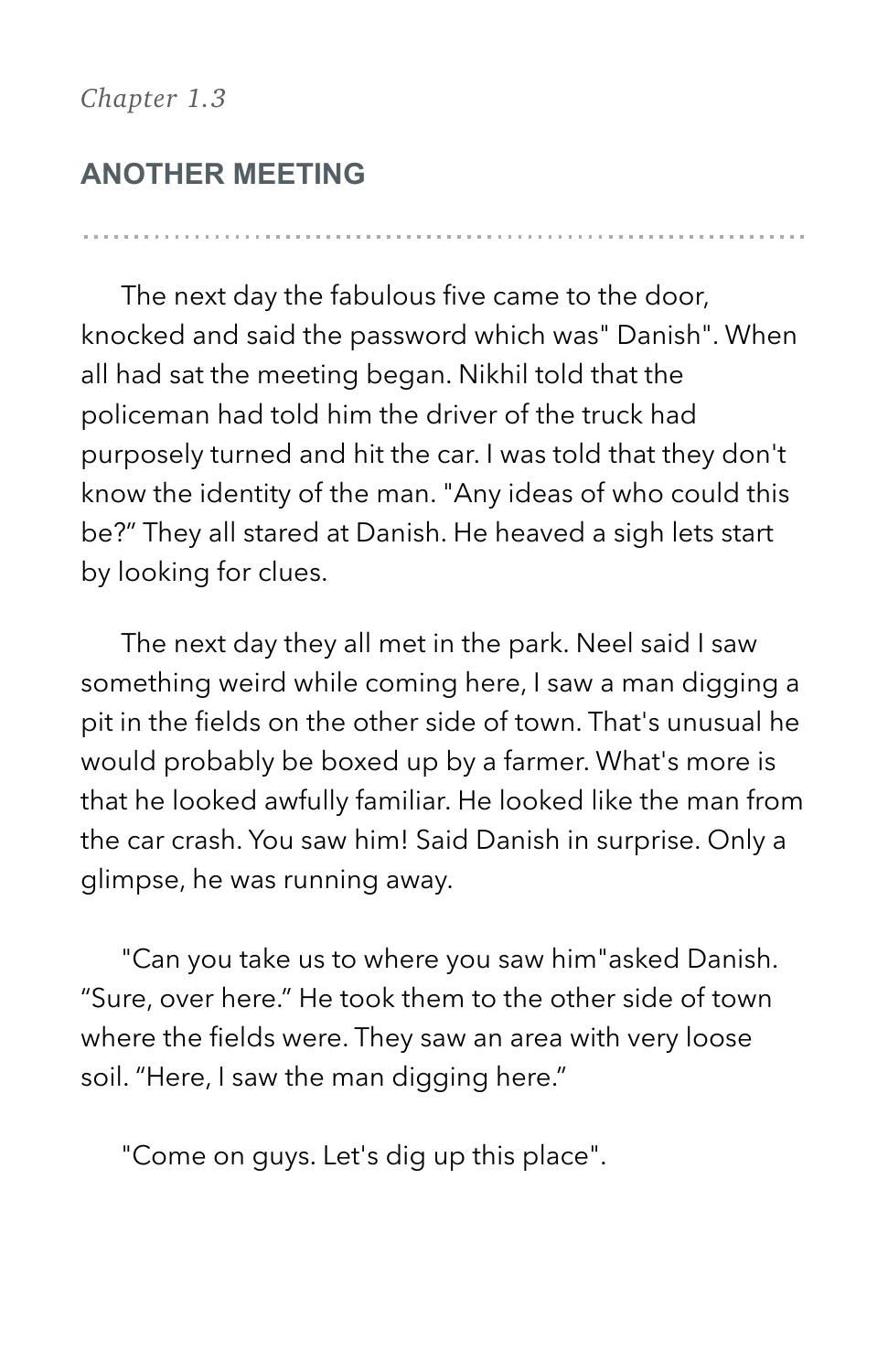So the children ran back home and came back with their hands filled with digging equipment.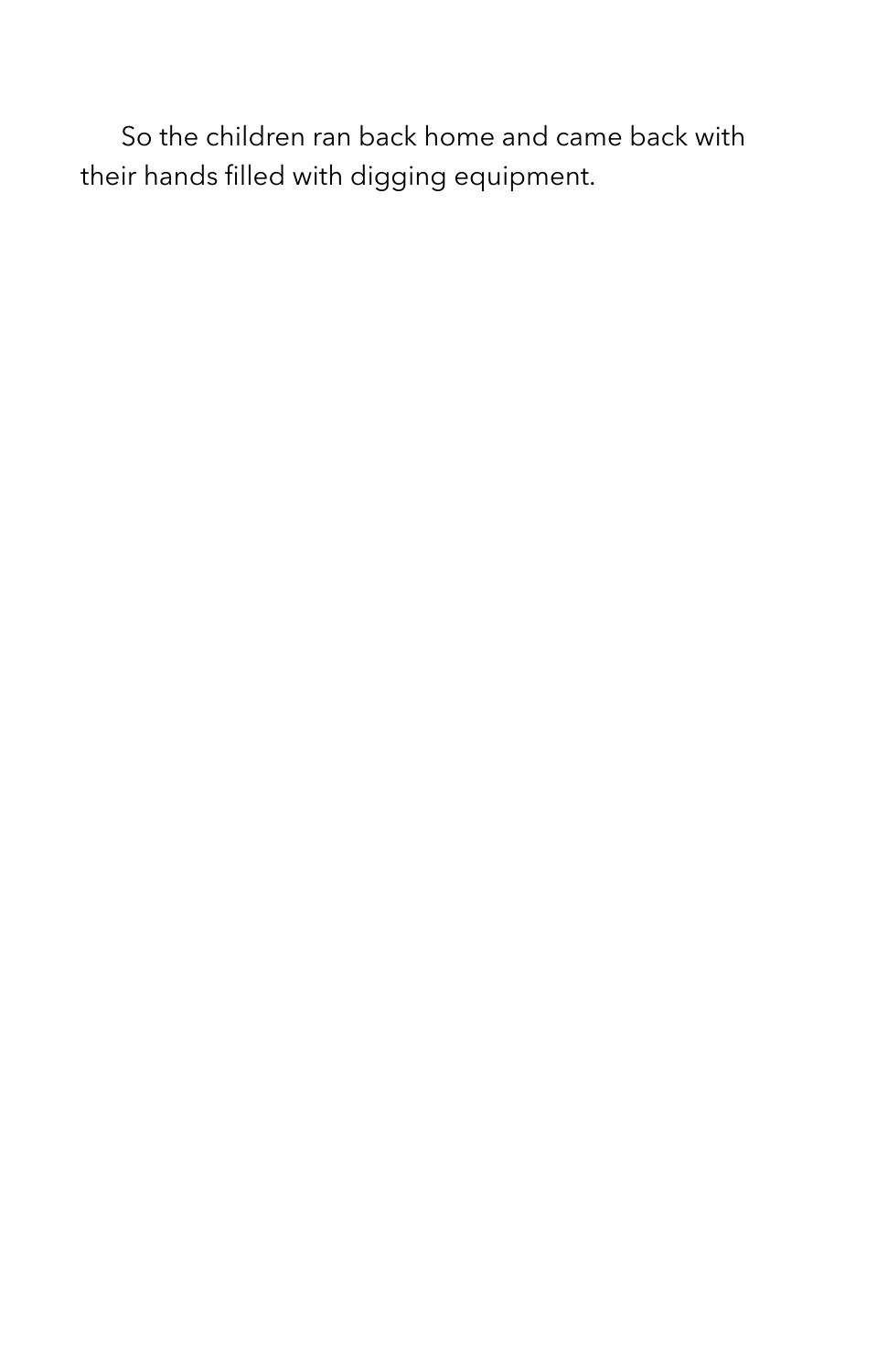*Chapter 1.4* 

## **CLOTHES?**

So the fabulous five began digging. They dug and dug until they noticed a red piece of cloth sticking out of the ground Sumitra's dog Philip had come with them he started barking at the piece of cloth then he tugged on it with all his strength and it came out of the ground . It flew over them and landed in front of a scare crow. The fabulous five stood right there completely surprised, it was the farmers clothes!!!

They took the clothes in their arms, they could not believe it , farmer Prakash was responsible. He was or is a friend of the culprit. Attached to the shirt was a note, it read

"Dear friend" that was enough to make Priya faint. Danish cleared his throat and started again.

## "Dear friend, I have completed the first consignment, here, I have sent back the props I have borrowed from you. Call me whenever you need me for the second consignment"

Danish beckoned Nikhil to get some water to help wake Priya. Meanwhile Neel said " so...... the culprit is a friend of the farmer"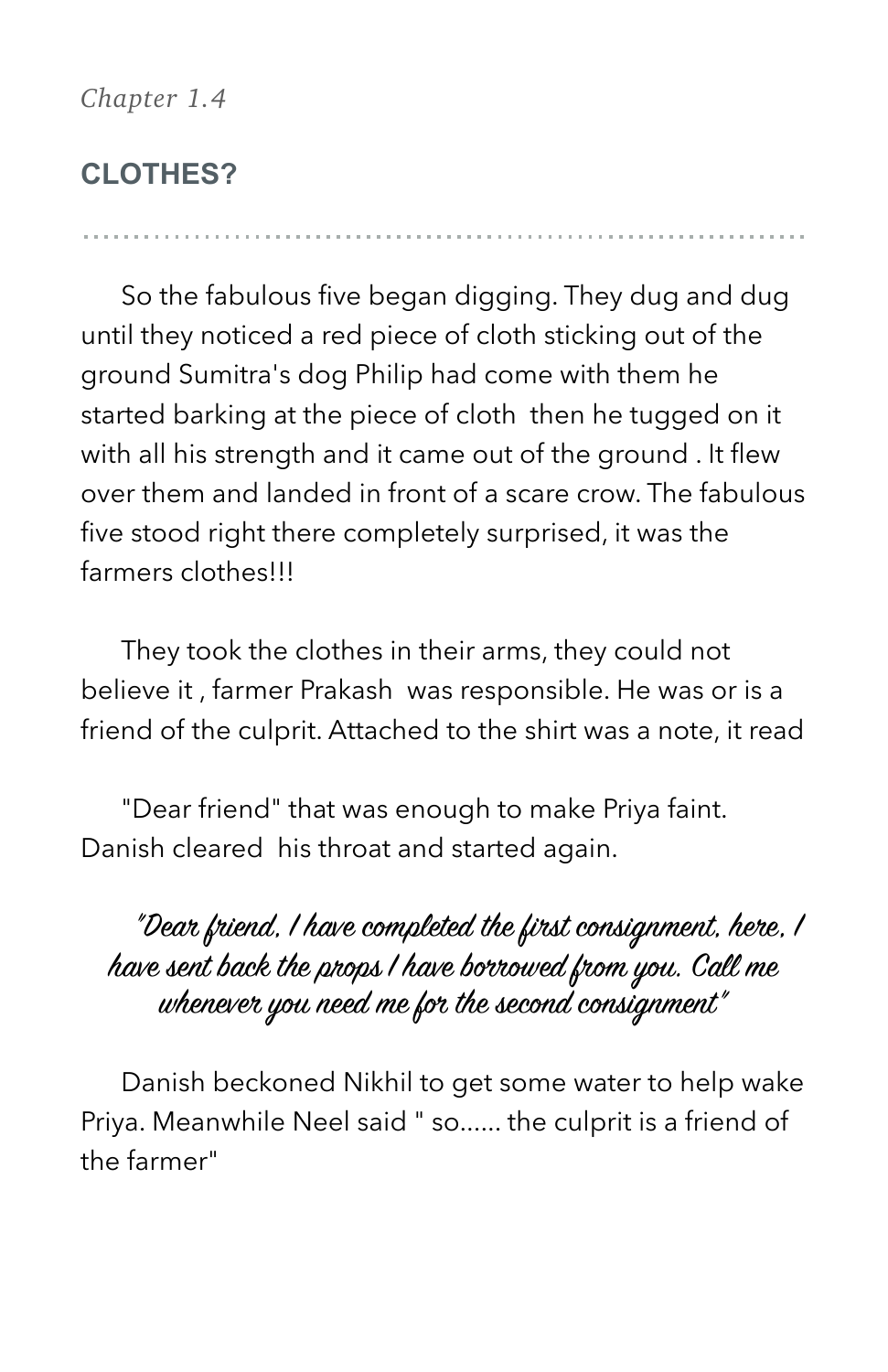"Yes" said Danish "I believe this calls for another meeting."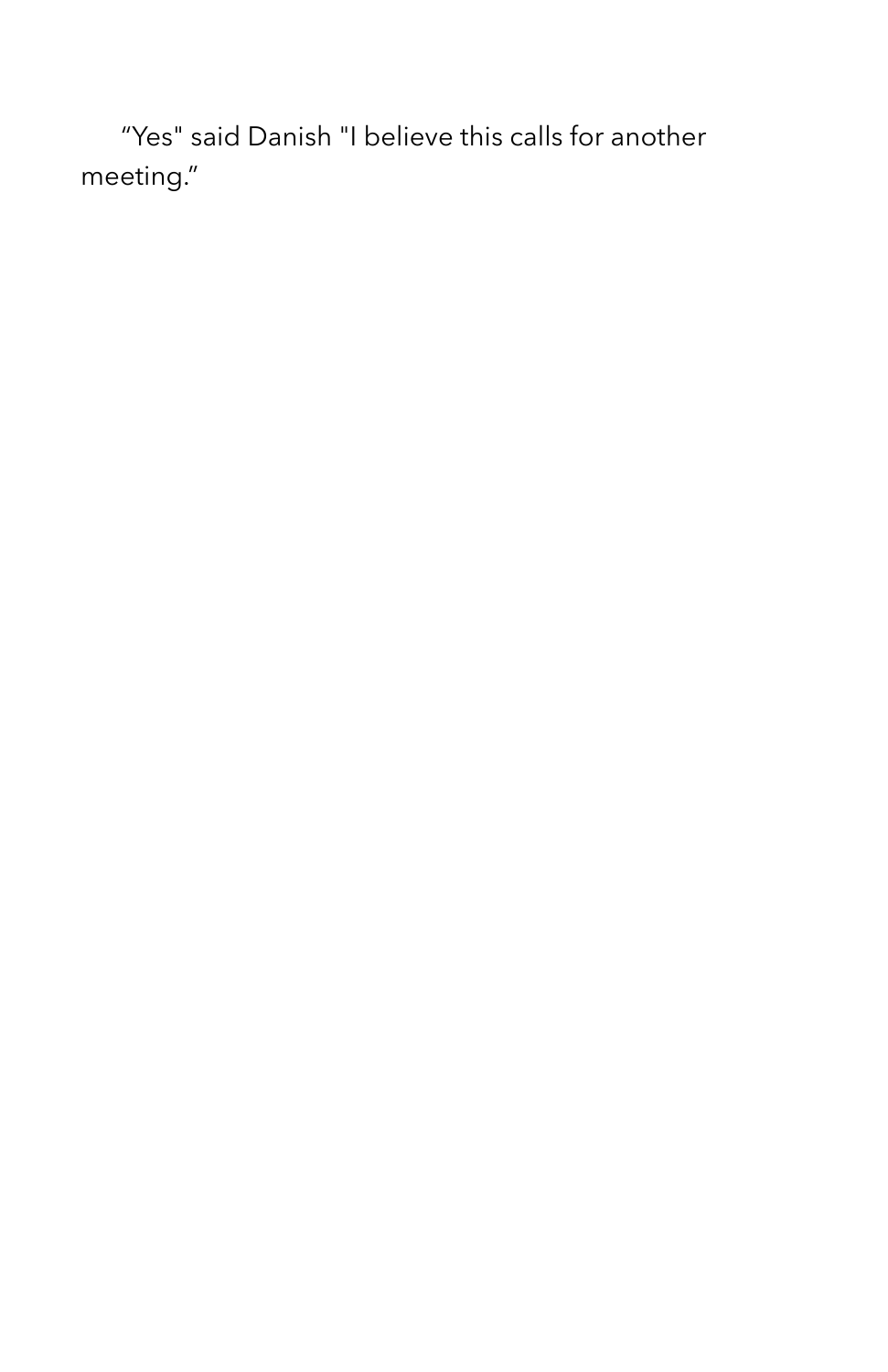*Chapter 1.5* 

#### **MR KABIR**

The next day, at exactly 2:00 in the afternoon the five went to Danish's house and started discussing. Then Sumitra told " guys, today I saw farmer Prakash talking to a tall man with a beard. Then I heard that his name was Mr. Kabir."

" So" said Danish "now we know who the culprit is. Now we just need to expose them to the public. Sumitra do you know anything else they said?" Sumitra said "he mentioned farmer Prakash as his brother and I followed them to his house. Here, I've made a map to his house, it's outside town in the paddy fields near Nikhil's house."

Yippee! Said Nikhil as they cycled down the hill to his house. The wind rushed through his hair . It was the first time his friends were coming to his house. When the fabulous five reached Nikhil's house they were greeted warmly.

The had some tea and biscuits then Nikhil's mom showed them to the paddy fields were they cycled to Mr. Kabir's house.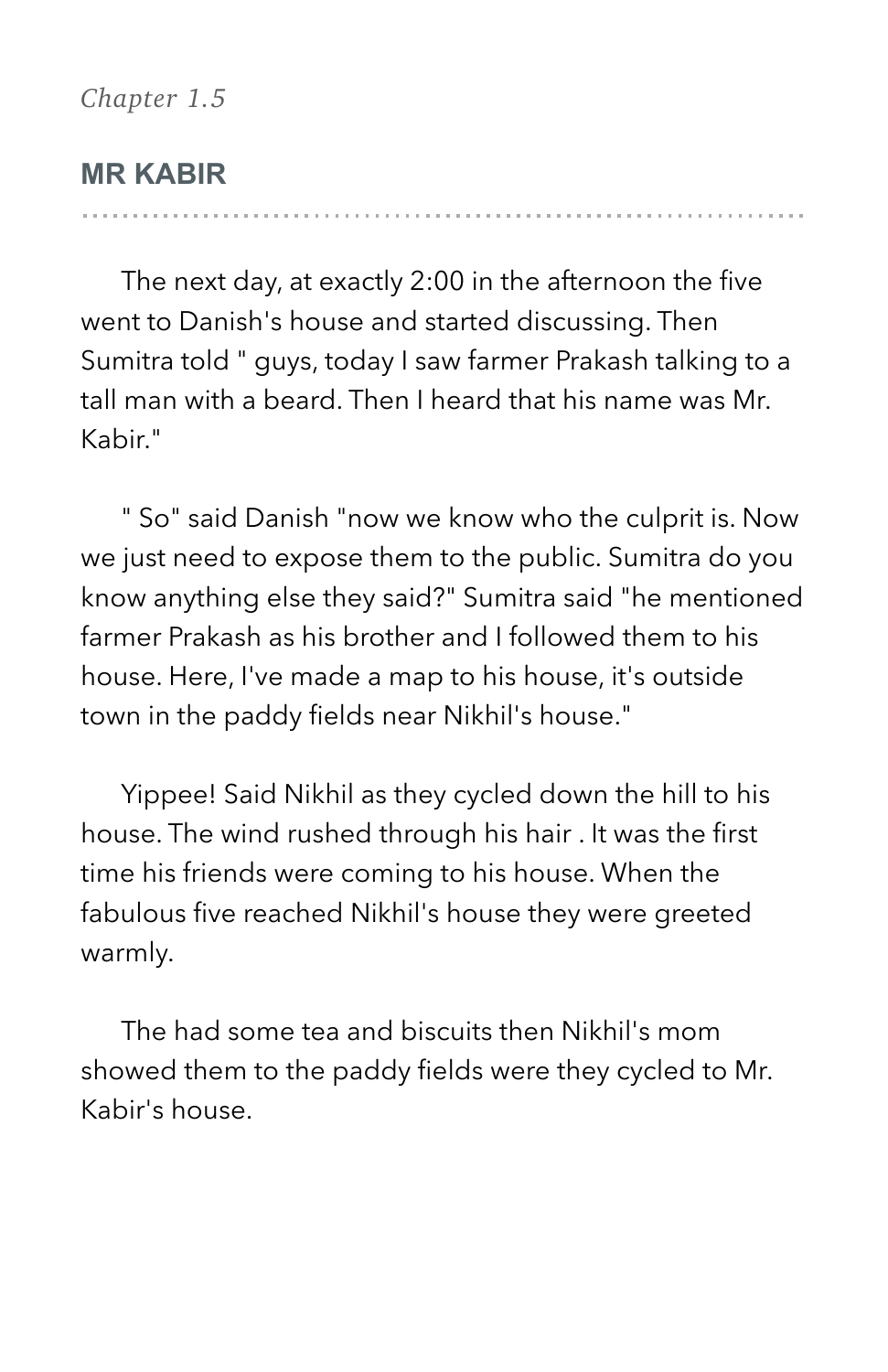#### **UNCOVERED**

They reached the house and hid behind a haystack. Then they started to hatch a plan. First they went and hid in Mr. Kabir's fields. Then Neel, Nikhil , and Sumitra took some wheat and started to run this way and that . After that Danish and Priya set fire to the haystacks. The first stage of the plan was complete.

Mr. Kabir seeing his haystacks on fire thought somebody was stealing his crops and came running out followed closely by farmer Prakash. And then the chase began.

Never in his life had Danish run so fast, and yet, he was not surprised. His goal was to reach town and so with the help of his friends he ran as fast as the wind. But then, farmer Prakash pounced and caught him by the leg and tripped him. This was it, everything was over but a boomerang came flying out of nowhere and hit farmer Prakash on the head. Farmer Prakash let go and Danish started to run again . "Your welcome", shouted Nikhil . "Nice aim" Danish replied.

They reached the town square amidst many bewildered faces. Then Danish announced" Ladies and gentlemen.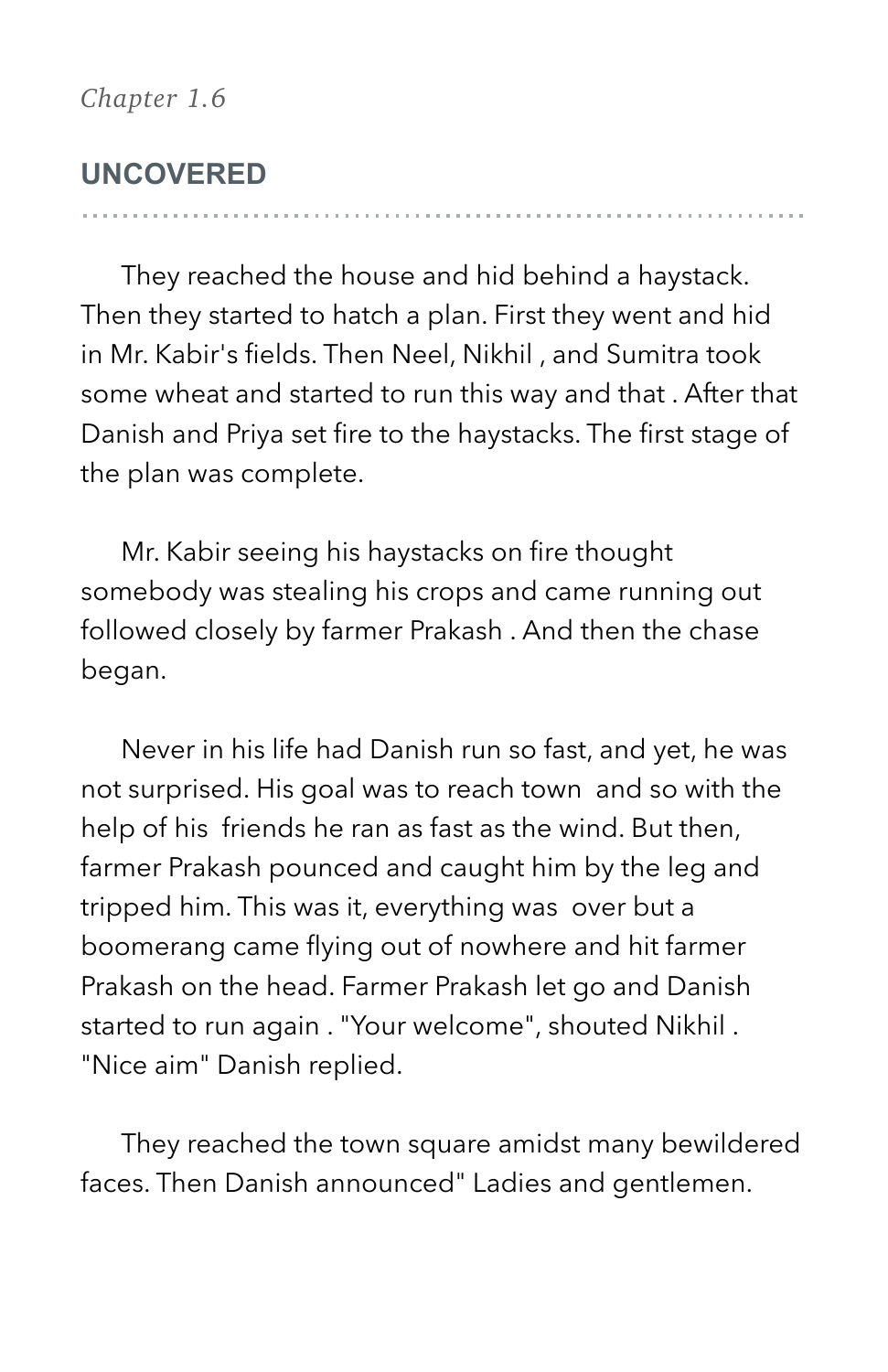Farmer Prakash and Mr. Kabir are guilty of accident you witnessed the other day. Farmer Prakash hatched the scheme while Mr. Kabir enacted it. I request you to call the police " . Not long after that the police arrived and took Farmer Prakash and Mr. Kabir away and congratulated the friends. They then proceeded to Nikhil's house were they stayed for the rest of the day